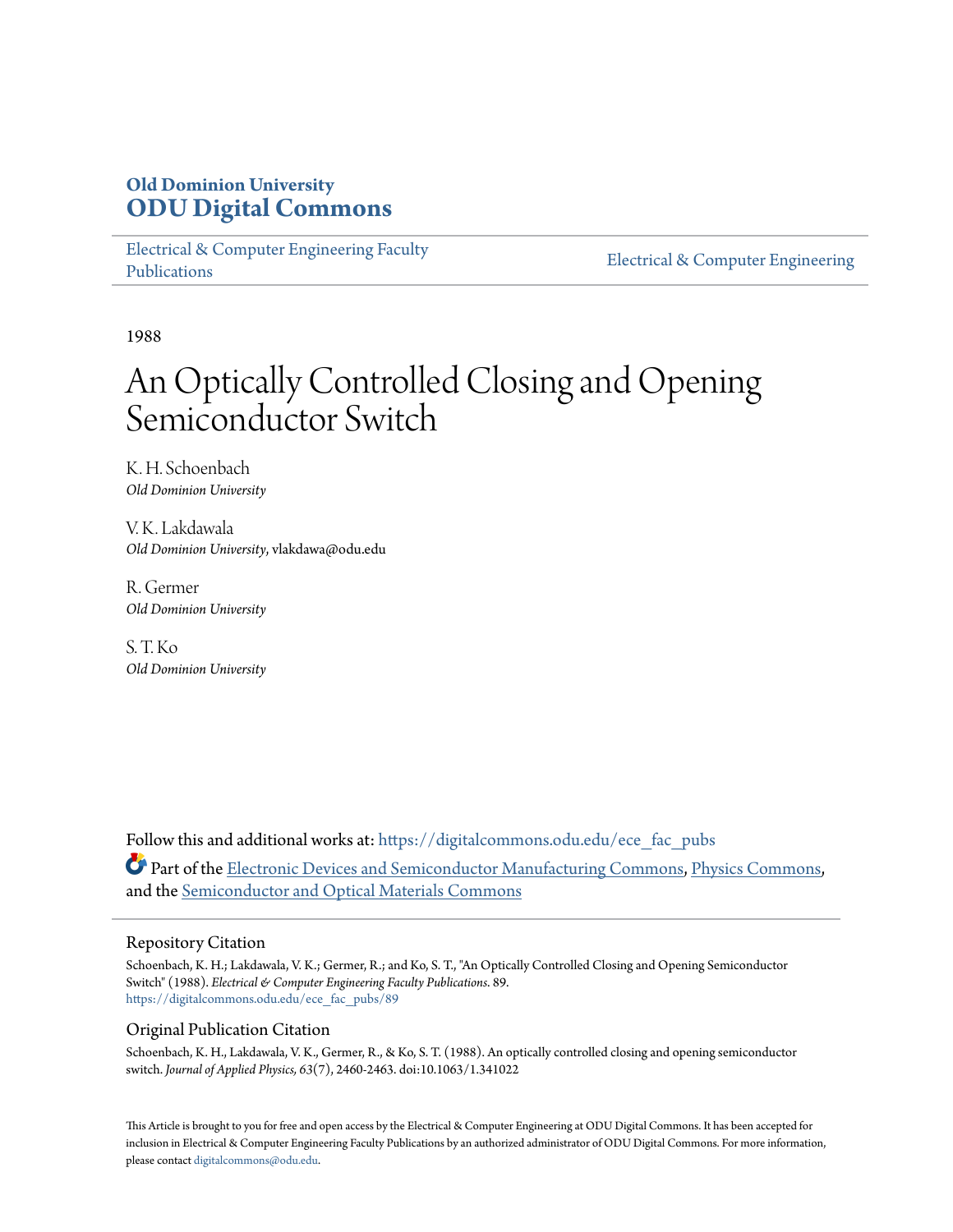#### **An optically controlled closing and opening semiconductor switch**

[K. H. Schoenbach,](http://aip.scitation.org/author/Schoenbach%2C+K+H) [V. K. Lakdawala,](http://aip.scitation.org/author/Lakdawala%2C+V+K) [R. Germer,](http://aip.scitation.org/author/Germer%2C+R) and [S. T. Ko](http://aip.scitation.org/author/Ko%2C+S+T)

Citation: [Journal of Applied Physics](/loi/jap) **63**, 2460 (1988); doi: 10.1063/1.341022 View online: <http://dx.doi.org/10.1063/1.341022> View Table of Contents: <http://aip.scitation.org/toc/jap/63/7> Published by the [American Institute of Physics](http://aip.scitation.org/publisher/)

# Journal of<br>Applied Physics

Save your money for your research. It's now FREE to publish with us no page, color or publication charges apply.

Publish your research in the **Journal of Applied Physics** to claim your place in applied physics history.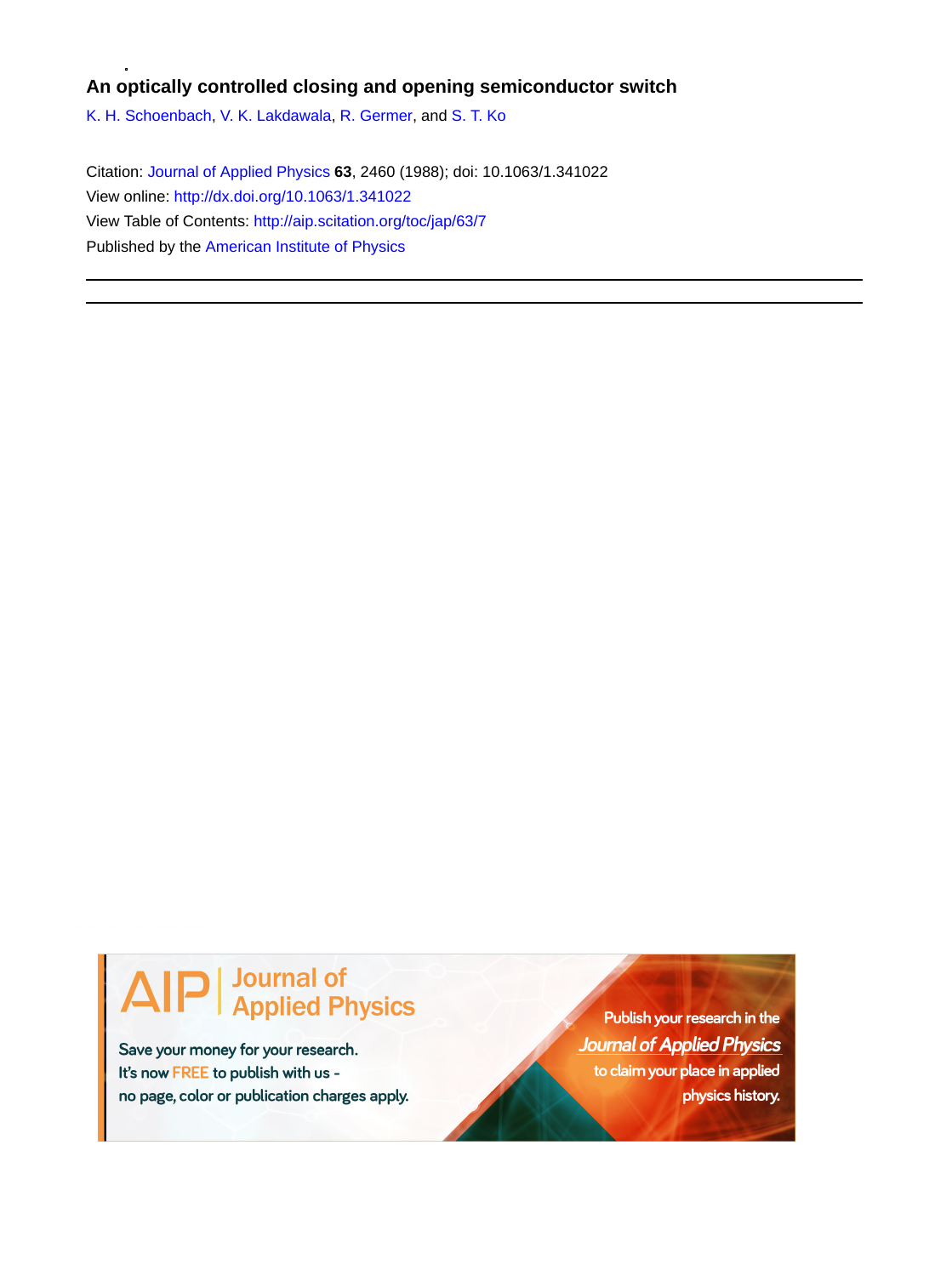

FIG. 4. Transmission electron micrograph of SIPOS/silicon interface  $(1.575 \times 10^6 \text{ magnifi-}$ cation). Epitaxial dendrites attached to the silicon (dark) are visible (the orientation is most easily viewed by holding the page at a shallow angle).

appears dark and the crystal planes are evident). There is a high density of epitaxial dendrites of silicon which are seen to protrude from the silicon into the SIPOS layer. One often sees twinning in these dendrites and they are easily distinguished from the randomly oriented crystallites which are always present in annealed SIPOS films. Films which were deposited on improperly cleaned silicon showed a lower dendrite density or, in some cases where a visible oxide film was present, none at all. These structures corroborate the conclusion from the above analysis that there is a source of enhanced field emission in our capacitors.

In summary we have seen dear evidence of a new low field current component in the *1- V* and c- *V* traces of SIPOS capacitors. We suggest that our data show the transition between a field emission regime, which is mediated by silicon dendrites at the SIPOS/silicon interface, and the bulk conduction regime, which has been described by a symmetrical Schottky barrier model.<sup>1,3</sup>

Since power electronic devices rely upon SIPOS, as a passivant and as a means of shielding surface devices from the electric fields concomitant with high-voltage metal overruns, factors which affect its properties when interfaced with

silicon are of concern. The amount of native oxide at the interface has been thought<sup> $4,5$ </sup> for some time to have an effect on the way SIPOS influences electrical potentials near the surface. We have shown that the cleaning procedure used before SIPOS deposition has a marked effect on conduction through the interface. Carim *et al.*<sup>11</sup> have recently shown (with transmission electron and scanning tunneling microscopy) that cleaning with hydrofluoric acid, as opposed to a peroxide clean, reduces the area of coverage and the thickness of silicon's native oxide. Cleaning with hydrofiuoric acid and minimizing the delay before SIPOS deposition is proving to have a positive effect on breakdown voltage values for certain lateral power devices (these results will be discussed in another paper) .

The author wishes to thank P. V. Gray for helpful discussions, N. Lewis and E. L. Hall for their transmission electron micrography work, and the technical staff of the Power Electronics Fabrications Laboratory for making the capacitors.

- <sup>1</sup>M. L. Tarng, J. Appl. Phys. 49, 4069 (1978).
- 2R. B. Comizzoli, H. T. Weston, Y. H. Wong, and J. E. Kohl, J. Electrochern. Soc. 133,1746 (1986).
- 3N. Zommer, IEEE Trans. Electron Devices ED-27, 2056 (1980).
- 4D. W. Tong, J. L. Benjamin, and W. R. Van Dell, IEEE Trans. Electron Devices ED·33, 779 ( 1986) .
- 5J. N. Sandoe, J. R. Hughes, and J. A. G. Slatter, Physica 129B, 234 (1985).
- 6F. H. Hielscher and H. M. Preier, Solid-State Electron, 12, 527 (1969).
- 7R. M. Hill, Thin Solid Films 1, 39 (1967).
- SR. S. Stratton, Phys. Rev. 125, 67 (1962).
- "E. L. Murphy and R. H. Good, Phys. Rev. 102, 1464 (1956).
- iOK -T. Chang and K, Rose, App!. Phys. Lett. 49, 868 (1986).
- II A. H. Carim, M. M. Dovek, C. F. Quate, R. Sinclair, and C. Vorst, Science 237,630 (1987).

#### **An optically controlled closing and opening semiconductor switch**

K. H. Schoenbach, V. K. Lakdawala, R. Germer, and S. T. Ko *Department of Electrical and Computer Engineering, Old Dominion University, Norfolk, Virginia 23529-0246* 

(Received 27 July 1987; accepted for publication 6 November 1987)

A concept for a bulk semiconductor switch is presented, where the conductivity is increased and reduced, respectively, through illumination with light of different wavelengths. The increase in conductivity is accomplished by electron ionization from deep centers and generation of bound holes. The reduction of conductivity is obtained by hole ionization from the excited centers and subsequent recombination of free electrons and holes. The transient behavior of electron and hole density in a high power semiconductor (GaAs:Cu) switch is computed by means of a rate equation model. Changes in conductivity by five orders of magnitude can be obtained.

Energy storage for pulsed power devices commonly implies capacitive storage for which the state of art is relatively well developed. However, in terms of energy density, capacitor banks are inefficient compared to inductive storage systems. Ratios of inductive to capacitive energy density on the order of 100 seem to be obtainable by stressing the technology of coil design. There are two major technical problems in inductive energy storage systems: the limited storage time of magnetic energy due to the energy dissipation in the coil and the development of switches, which can carry high currents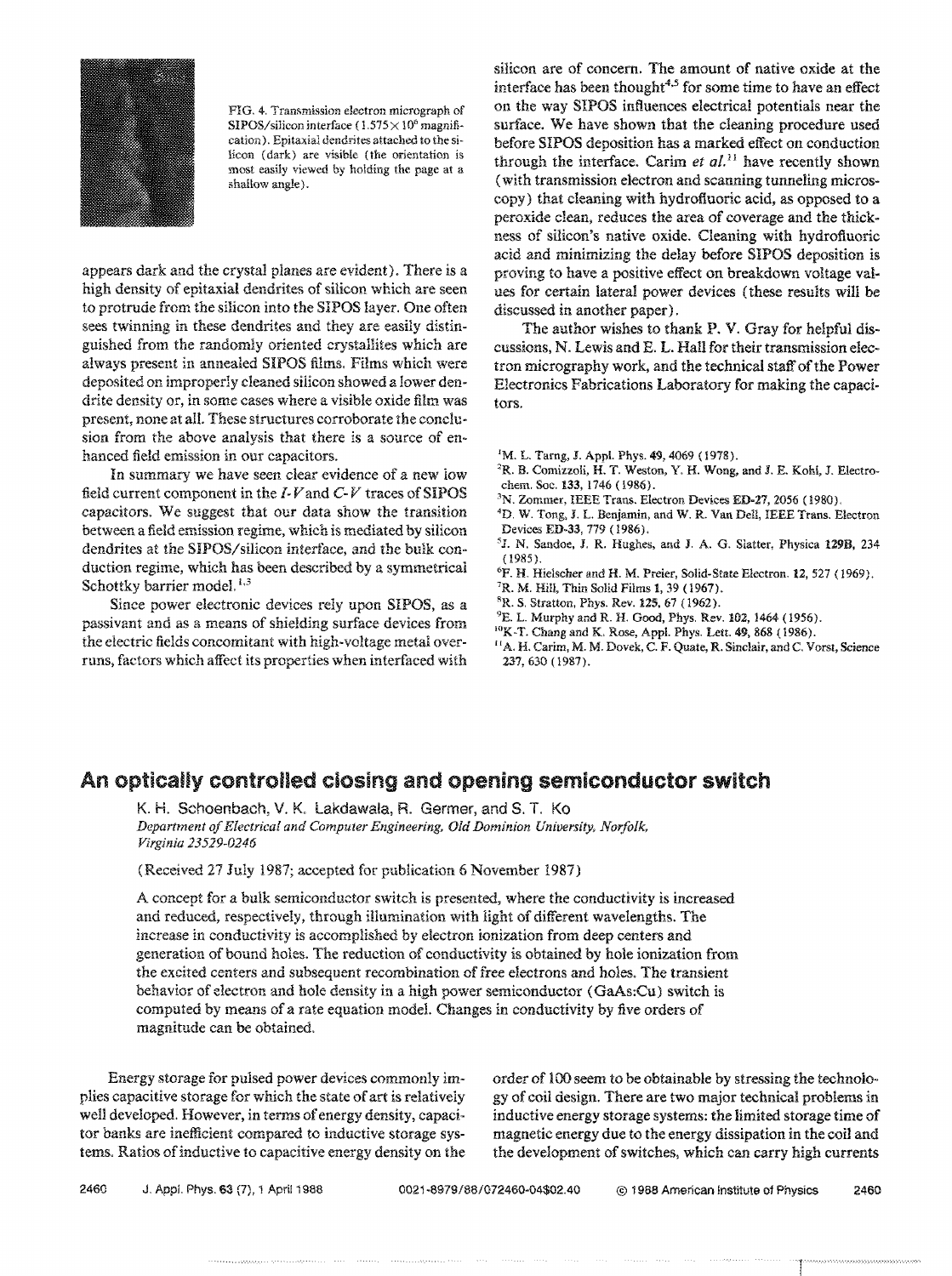(tens of kA's) for long times (tens of  $\mu$ s's) and interrupt the current flow in the coil on command in times of microseconds and less.<sup>1</sup> With the advent of new high  $T_c$  superconductors the problem of limited storage time for magnetic energy seems to be solvable. The more severe problem--- the opening switch design, especially for repetitive operationis far from being solved. Diffuse discharge switches<sup>2</sup> and bulk semiconductor switches are considered as the most promising candidates for repetitive opening switches so far. In both types of switches the conductivity has to be sustained by external sources: electron beams or lasers.

In order to obtain fast opening times, which for semiconductors means a high electron-hole recombination rate, the sustainment of the conductivity through electron-hole ionization requires a high power source operating for the entire duration of current flow through the switch. The inability to attain both long conduction times and fast opening with reasonable laser power is a fundamental problem of photoconductive semiconductor power switches.<sup>3-8</sup> Optical control, on the other hand, can provide means to change the conductivity of semiconductors in both directions. Light sources, e.g., lasers, of different wavelengths are then just used to turn the conductivity on and off, not to sustain it. The gain of such a switch compared to conventional photoconductive switches is given as the ratio of sustainment time to the turn on and turn off time, assuming that the power to sustain the conductivity and to induce conductivity transitions is about equal. As will be shown, values of the gain in excess of  $10<sup>3</sup>$  seem to be attainable using a concept which is discussed in the following.

A semiconductor material which has a large electronhole recombination coefficient is used as base material. The semiconductor is doped with a material which generates deep acceptor levels below the middle of the band gap. The deep centers are assumed to have electron capture cross sections very small compared to hole capture cross sections. The semiconductor is counterdoped with donors in shallow levels in order to fill the deep centers before switching action.

An increase in conductivity--closing of the switch-is obtained through photoionization of trapped electrons from the deep acceptor level into the conduction band by means of a short laser pulse. In addition, electron-hole pairs are generated by two-photon ionization via the vacant deep centers [Fig, 1(a)]. After an initially fast drop of carrier density due to recombination of free electrons and holes, the decay of



FIG. L Optical ionization processes (solid lines) and recombination processes (dashed lines) during the different stages of the switch.

2461 J. Appl. Phys., Vol. 63, No.7, 1 April 1988

electrons due to capture into the deep centers is relatively slow  $[Fig, 1(b)]$ . Hence, the conductivity remains high for times long compared to the turn-on time. The opening of the switch--reduction of the conductivity--is induced by lowenergy photons which ionize the trapped holes into the valence band and stimulate their recombination with the electrons in the conduction band [Fig.  $1(c)$ ].

Such an "inverse" photoconductive effect as described above was reported already in 1957.<sup>9</sup> In CdS, which usually contains traces of copper, quenching of photoconductivity was observed when during irradiation with visible light the crystal was illuminated with infrared radiation. The conductivity quenching was strongest in the wavelength range at about 850 and 1300 nm, respectively. According to the energy level diagram of CdS:Cu (Ref. 10) these wavelengths correspond to transitions from the valence band to deep copper levels and between the copper levels. Experiments on the transient behavior of the conductance of a CdS crystal when irradiated with light of different wavelengths have been performed recently.<sup> $^{11}$ </sup> They have clearly demonstrated the validity of the described switch concept.

Another material which has the required features for the described optically triggered switch is GaAs, doped with copper and counterdoped with silicon. 12 Copper generates deep acceptors in GaAs and Si is a shallow donor impurity. Copper is one of the well-known impurities in HI-V compounds. Studies of the direct semiconductor material GaAs show two dominant copper related deep level defects  $Cu<sub>A</sub>$ and  $Cu_B$ .<sup>13</sup> The Cu<sub>B</sub> level, which is of main interest for our concept, is at 0.44 eV above the valence band. At room temperature the band-gap energy is 1.42 eV for GaAs (Fig. 2).

The photoionization cross sections of holes and electrons for the  $Cu_B$  level were measured by Kullendorf, Jansson, and Ledebo.<sup>13</sup> They are shown in Fig. 3 for GaAs. The onset for hole ionization is at 0.4 eV and that for electron ionization is at 1.07 eV, with a peak electron cross section  $(z=10^{-17} \text{ cm}^2)$  smaller by one order of magnitude than the hole ionization cross section ( $\approx 10^{-16}$  cm<sup>2</sup>). The capture cross sections for holes and electrons for  $GaAs:Cu<sub>B</sub>$  are  $3 \times 10^{-14}$  cm<sup>2</sup> and  $8 \times 10^{-21}$  cm<sup>2</sup>, respectively.<sup>14</sup> Both cross sections are only weakly dependent on temperature.

Numerical calculations of the turn-on and turn-off transients for a GaAs:Cu switch were performed using the rate equations for free electrons  $[Eq. (1)]$ , free holes  $[Eq. (2)]$ , and bound electrons in the deep centers [Eq. (3)]. In these equations, thermal rates are neglected compared to the optical generation rate and the electron density is small enough so that Auger impact processes are negligible:



FIG. 2. Energy level diagram of GaAs:Cu:Si at 300 K.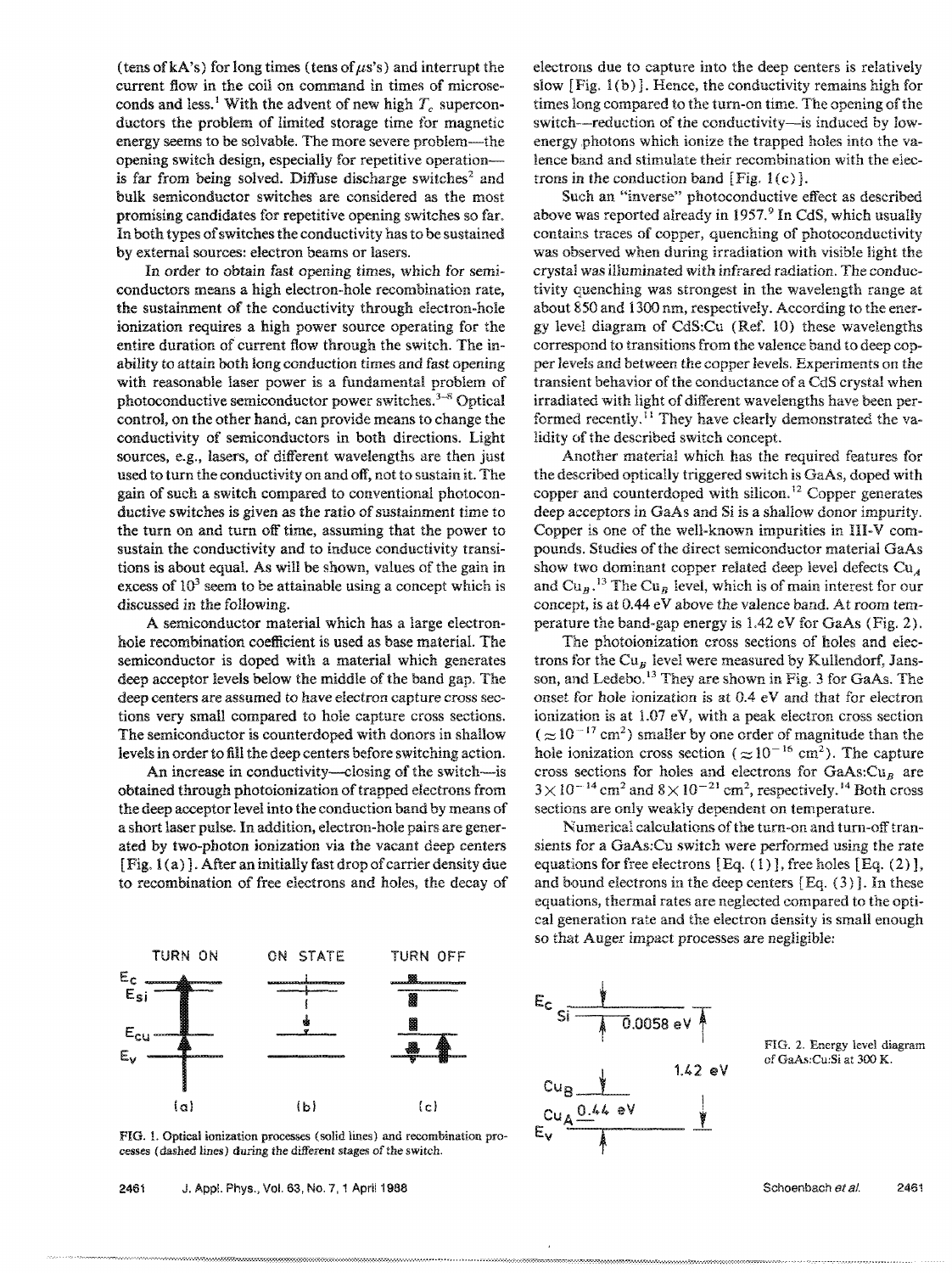

FIG. 3. Photoionization cross sections of holes  $(\sigma_n)$  and electrons  $(\sigma_n)$  for GaAs:Cu<sub>p</sub> at 60 K [from N. Kullendorf, L. Jansson, and L. A. Ledebo, J. Appl. Phys. 54, 3203 (1983)].

$$
\frac{dn}{dt} = \sigma_n^0 \phi n_T - c_n n (N_{TT} - n_T) - k_a np, \tag{1}
$$

$$
\frac{dp}{dt} = \sigma_p^0 \phi(N_{TT} - n_T) - c_p p n_T - k_a n p, \qquad (2)
$$

$$
\frac{dn_T}{dt} = c_n n(N_{TT} - n_T) + \sigma_p^0 \phi(N_{TT} - n_T)
$$

$$
- \sigma_n^0 \phi n_T - c_p p n_T,
$$
(3)

n: free electron density,

*p:* free hole density,

 $n<sub>T</sub>$ : density of electrons in deep centers,

 $N_{TT}$ : density of deep centers (10<sup>17</sup> cm<sup>-3</sup>),

 $c_n$ : electron capture parameter  $(8.3 \times 10^{-14} \text{ cm}^3 \text{ s}^{-1})$ ,

 $c_p$ : hole capture parameter  $(2.8 \times 10^{-7} \text{ cm}^3 \text{ s}^{-1})$ ,

 $\sigma_n^0$ : electron ionization cross section (10<sup>-17</sup> cm<sup>2</sup>),

 $\sigma_p^0$ : hole ionization cross section (10<sup>-16</sup> cm<sup>2</sup>),

 $k_d$ : rate coefficient for free electron/free hole recombination  $(10^{-7} \text{ cm}^3 \text{ s}^{-1})$ ,

 $\phi$ : photon flux (5×10<sup>25</sup> cm<sup>-2</sup> s<sup>-1</sup>).

The above equations were solved numerically using a fourth-order Runge-Kutta technique. The numbers in the parentheses are the data used for the numerical simulation. For the shallow donor density  $N_D$  a value of  $5 \times 10^{16}$  cm<sup>-3</sup> was used. The capture parameters and photoionization cross sections shown above are taken from the papers by Lang and Logan<sup>14</sup> and Kullendorf and co-workers,<sup>13</sup> respectively. The value for the direct recombination coefficient  $k_d$  is of the order of  $10^{-10}$  cm<sup>3</sup> s<sup>-1</sup> for pure GaAs.<sup>15</sup> In semi-insulating GaAs, however, the electron-hole recombination is determined by recombination via deep centers. For the calculation it was therefore assumed that the influence of the various deep centers on the electron-hole recombination in semi-insulating GaAs can be described by one parameter  $k_d$ . The value of  $k_d$  was chosen to be  $10^{-7}$  cm<sup>3</sup> s<sup>-1</sup> in accordance with the experimentally obtained conductivity decay time which is of the order of 10 ns. The photon flux for tumon and turn-off was assumed to be equal. The results of the calculation are shown in Fig. 4.



FIG. 4. Computed temporal variation of charge carrier densities during the different stages of a GaAs:Cu switch.

The conductivity of the counterdoped semiconductor is increased, that means the switch is turned on, by photoionization into the conduction band from the  $Cu<sub>B</sub>$  level. The photon energy required for this process for GaAs is  $\ge 1.1$  eV (Fig. 3). For a short laser pulse (10-ns duration) the computed temporal response of the charge carrier density in the conduction band is shown in Fig. 4 in the left segment. It can be seen from this graph that electron and hole densities increase to  $1.7 \times 10^{16}$  cm<sup>-3</sup> in about 2-ns time and remains at this value for the duration of the laser pulse,

After turning the laser off at  $t = 10$  ns, the electron density decays due to electron-hole recombination until the hole concentration has reached its steady-state level which is very small compared to its value at  $t = 10$  ns. The remaining electrons, which are excited from the deep level, decay with a time constant determined by the occupancy of the  $Cu<sub>B</sub>$ centers and the electron capture cross section. Because of the small electron capture cross section, the electron concentration decays only by 5% of its initial on state value over a period of 10  $\mu$ s (Fig. 4, middle segment). This slow decay is a desirable feature for the switch since during this state no external energy is required to sustain the conductivity.

The conductivity of the semiconductor is decreased, that means the switch is turned off, by hole photoionization from the  $Cu<sub>B</sub>$  level. The photon energy required for this process is 0.4 eV $\leq h\nu\leq 1.05$  eV for GaAs:Cu<sub>B</sub> (Fig. 3). For the numerical simulation a 10-ns laser pulse with a photon energy of 0.5 eV was assumed. This photon energy is not high enough to ionize electrons but only to ionize holes. The hole ionization opens a channel for band-to-band recombination, a fast process which is determined by the electron-hole recombination cross section and by the density of generated holes and available electrons. The electron concentration decays rapidly by five orders of magnitude within a few nanoseconds (Fig. 4, right segment). The decay of free holes after turn-off is even faster, due to the very large hole capture cross section of the  $Cu<sub>B</sub>$  state. The hole concentration drops by five orders of magnitude in less than 0.5 ns. As a result, the conductivity of the GaAs:Cu material is reduced from  $\approx$  20  $\Omega$  <sup>-1</sup> cm<sup>-1</sup> to about 2× 10<sup>-4</sup>  $\Omega$ <sup>-1</sup> cm<sup>-1</sup>.

2462 J. Appl. Phys., Vo!. 63, No.7, 1 April 1988

-------------·-·-·-·-·-·-·-·-·-·-·'1·-·-------